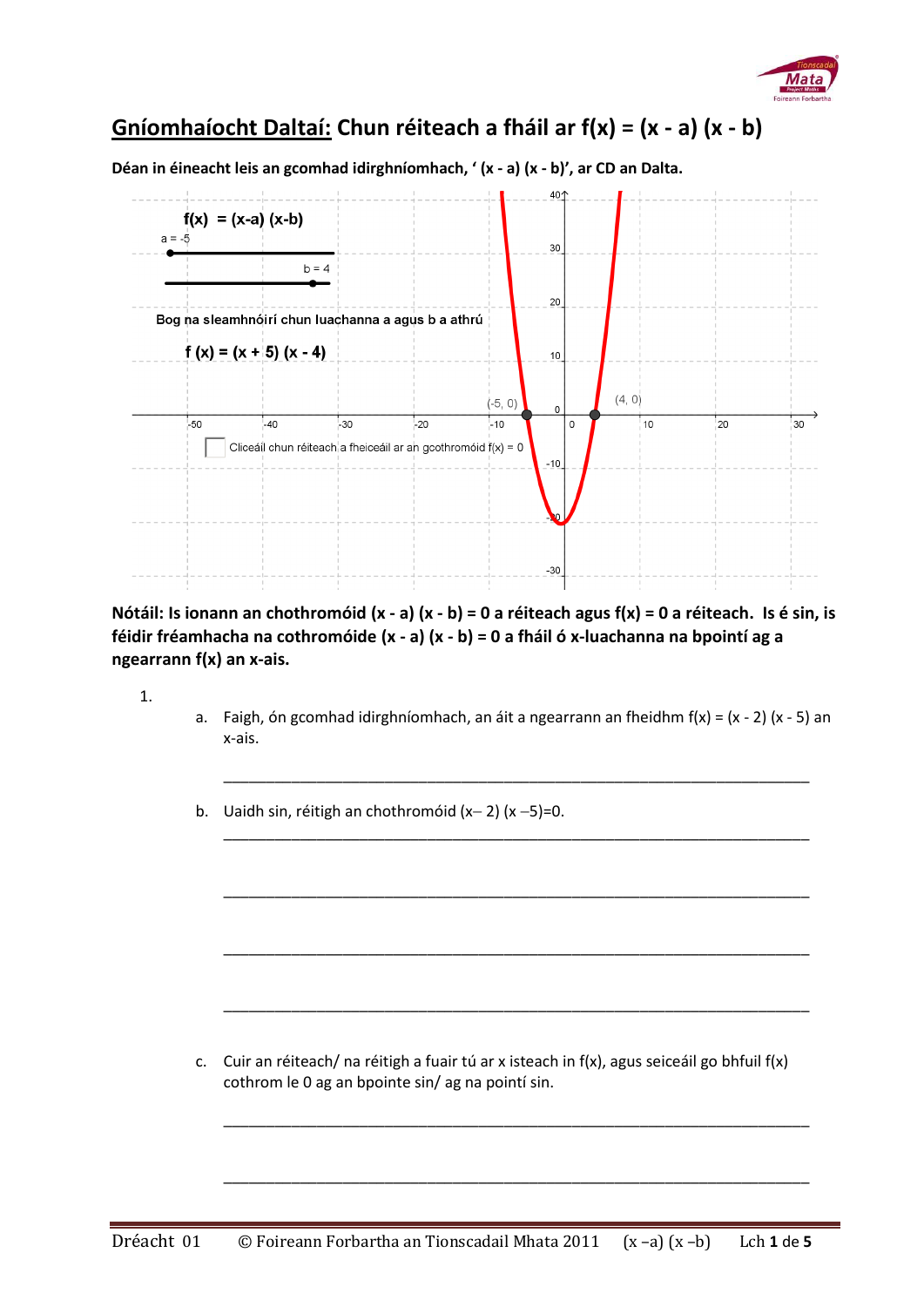

## $2.$

- a. Faigh, ón gcomhad idirghníomhach, an áit a ngearrann an fheidhm  $f(x) = (x 1)(x 5)$ an x-ais.
- b. Uaidh sin, réitigh an chothromóid  $(x 1)(x 5) = 0$ .

c. Cuir an réiteach a fuair tú ar x isteach in f(x), agus seiceáil go bhfuil f(x) cothrom le 0 ag an bpointe sin/ag na pointí sin.

 $3.$ 

- a. Faigh, ón gcomhad idirghníomhach, an áit a ngearrann  $f(x) = (x + 1)(x 5)$  an x-ais.
- b. Uaidh sin, réitigh an chothromóid  $(x + 1)(x 5) = 0$ .

c. Cuir an réiteach a fuair tú ar x isteach in f(x), agus seiceáil go bhfuil f(x) cothrom le 0 ag an bpointe sin/ ag na pointí sin.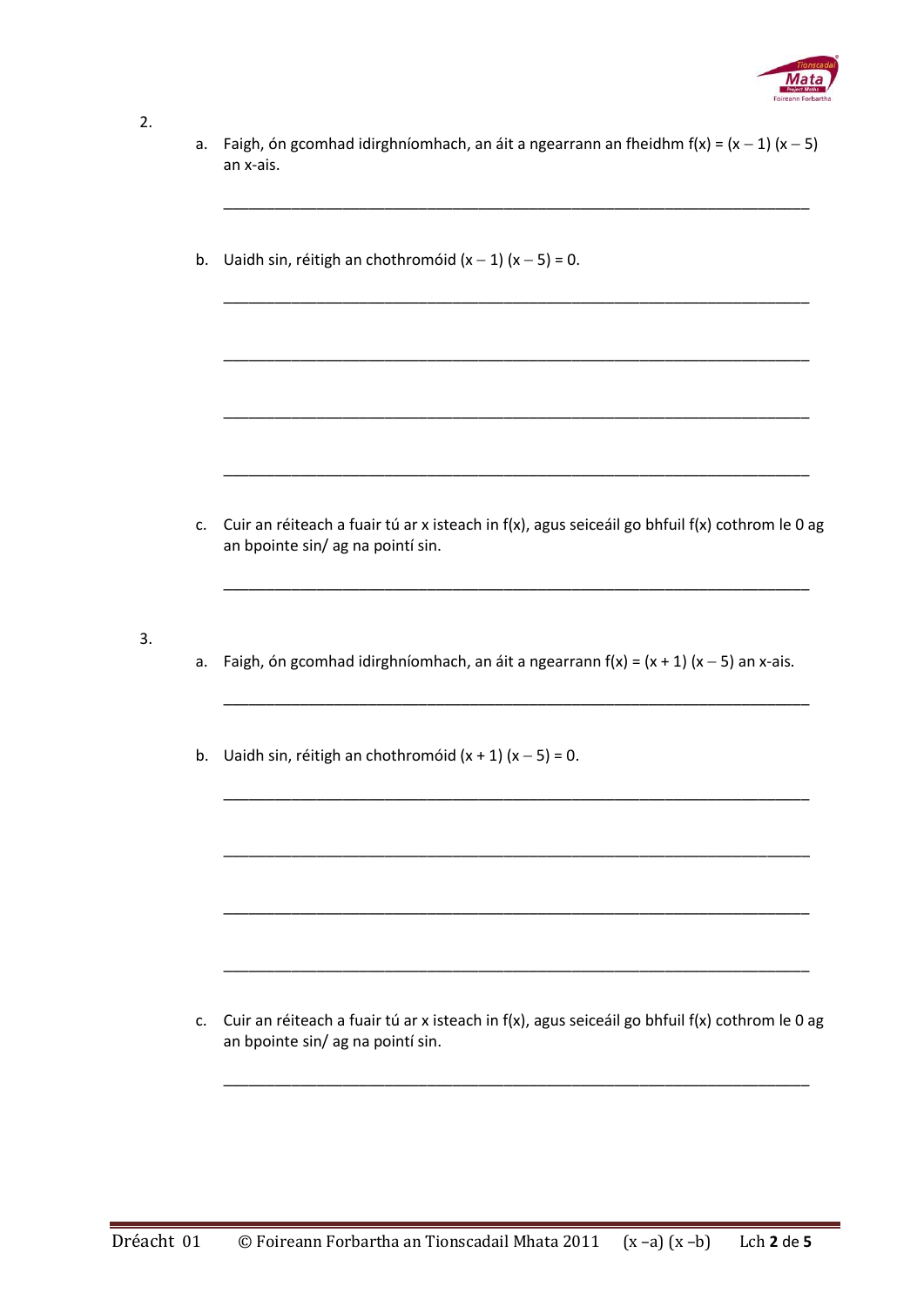

## 4.

a. Faigh, ón gcomhad idirghníomhach, an áit a ngearrann  $f(x) = (x + 1)(x + 5)$  an x-ais.

\_\_\_\_\_\_\_\_\_\_\_\_\_\_\_\_\_\_\_\_\_\_\_\_\_\_\_\_\_\_\_\_\_\_\_\_\_\_\_\_\_\_\_\_\_\_\_\_\_\_\_\_\_\_\_\_\_\_\_\_\_\_\_\_\_\_\_\_\_

\_\_\_\_\_\_\_\_\_\_\_\_\_\_\_\_\_\_\_\_\_\_\_\_\_\_\_\_\_\_\_\_\_\_\_\_\_\_\_\_\_\_\_\_\_\_\_\_\_\_\_\_\_\_\_\_\_\_\_\_\_\_\_\_\_\_\_\_\_

\_\_\_\_\_\_\_\_\_\_\_\_\_\_\_\_\_\_\_\_\_\_\_\_\_\_\_\_\_\_\_\_\_\_\_\_\_\_\_\_\_\_\_\_\_\_\_\_\_\_\_\_\_\_\_\_\_\_\_\_\_\_\_\_\_\_\_\_\_

\_\_\_\_\_\_\_\_\_\_\_\_\_\_\_\_\_\_\_\_\_\_\_\_\_\_\_\_\_\_\_\_\_\_\_\_\_\_\_\_\_\_\_\_\_\_\_\_\_\_\_\_\_\_\_\_\_\_\_\_\_\_\_\_\_\_\_\_\_

\_\_\_\_\_\_\_\_\_\_\_\_\_\_\_\_\_\_\_\_\_\_\_\_\_\_\_\_\_\_\_\_\_\_\_\_\_\_\_\_\_\_\_\_\_\_\_\_\_\_\_\_\_\_\_\_\_\_\_\_\_\_\_\_\_\_\_\_\_

b. Uaidh sin, réitigh an chothromóid (x+1) (x+5) =0.

c. Cuir an réiteach a fuair tú ar x isteach in f(x), agus seiceáil go bhfuil f(x) cothrom le 0 ag an bpointe sin/ ag na pointí sin.

\_\_\_\_\_\_\_\_\_\_\_\_\_\_\_\_\_\_\_\_\_\_\_\_\_\_\_\_\_\_\_\_\_\_\_\_\_\_\_\_\_\_\_\_\_\_\_\_\_\_\_\_\_\_\_\_\_\_\_\_\_\_\_\_\_\_\_\_\_

5. Faigh réiteach na cothromóide  $f(x) = 0$  nuair is é  $f(x)$  atá á léiriú ar an ngraf thíos.



6. Faigh réiteach na cothromóide  $f(x) = 0$  nuair is é  $f(x)$  atá á léiriú ar an ngraf thíos.

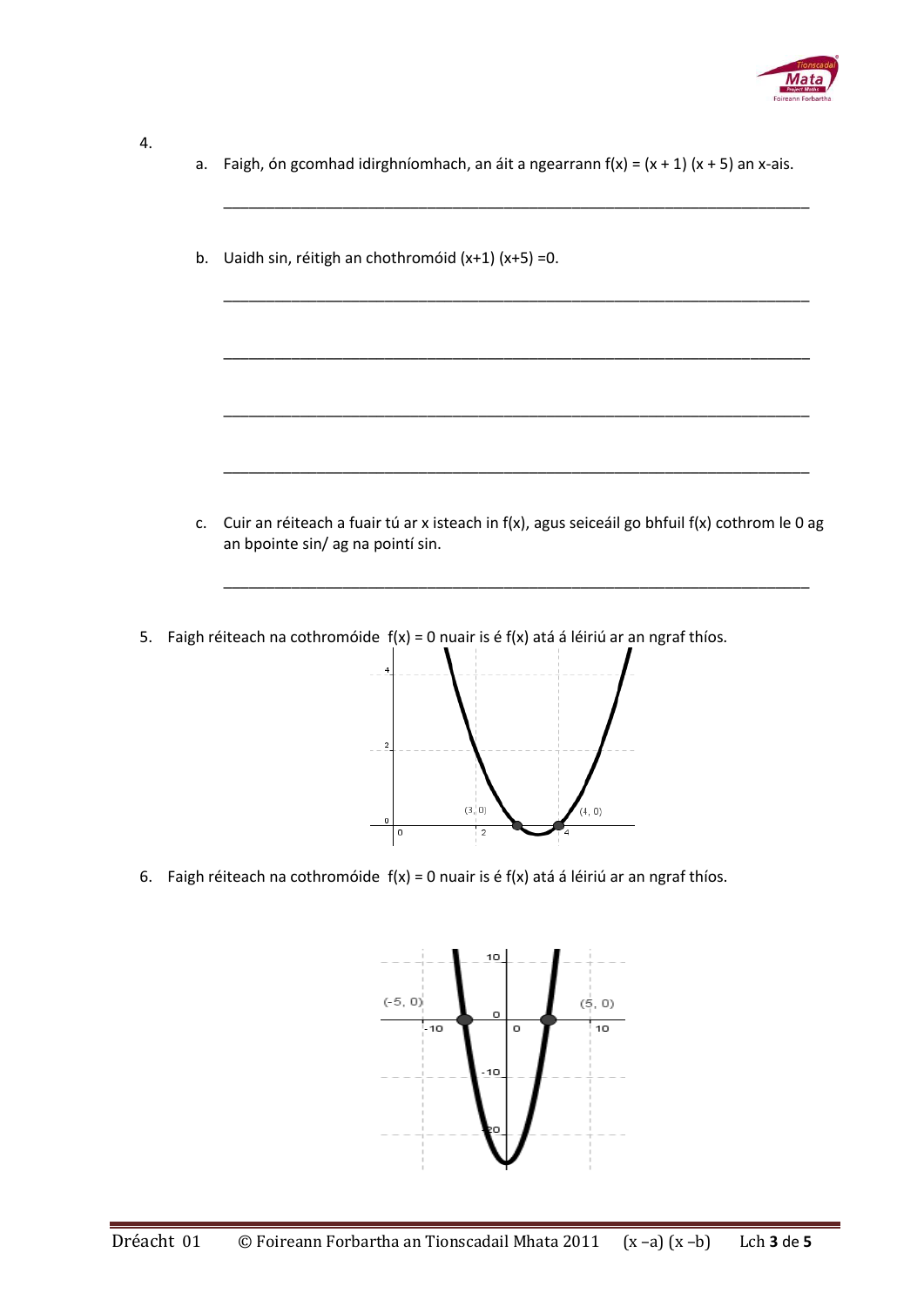

7. Faigh réiteach na cothromóide  $f(x) = 0$  nuair is é  $f(x)$  atá á léiriú ar an ngraf thíos.



8. Faigh réiteach na cothromóide  $f(x) = 0$  nuair is é  $f(x)$  atá á léiriú ar an ngraf thíos.



9. Cén uair nach mbeidh ach aon réiteach amháin ar an gcothromóid  $f(x) = (x - a)(x - b) = 0$ ?

\_\_\_\_\_\_\_\_\_\_\_\_\_\_\_\_\_\_\_\_\_\_\_\_\_\_\_\_\_\_\_\_\_\_\_\_\_\_\_\_\_\_\_\_\_\_\_\_\_\_\_\_\_\_\_\_\_\_\_\_\_\_\_\_\_\_\_\_\_

10. Déan sceitse garbh den fheidhm  $f(x) = (x - 2)(x - 4)$ . Réitigh an chothromóid (x - 2) (x - 4) = 0. Seiceáil do chuid freagraí leis an gcomhad idirghníomhach.



\_\_\_\_\_\_\_\_\_\_\_\_\_\_\_\_\_\_\_\_\_\_\_\_\_\_\_\_\_\_\_\_\_\_\_\_\_\_\_\_\_\_\_\_\_\_\_\_\_\_\_\_\_\_\_\_\_\_\_\_\_\_\_\_\_\_\_\_\_\_\_\_\_\_\_\_\_\_

\_\_\_\_\_\_\_\_\_\_\_\_\_\_\_\_\_\_\_\_\_\_\_\_\_\_\_\_\_\_\_\_\_\_\_\_\_\_\_\_\_\_\_\_\_\_\_\_\_\_\_\_\_\_\_\_\_\_\_\_\_\_\_\_\_\_\_\_\_